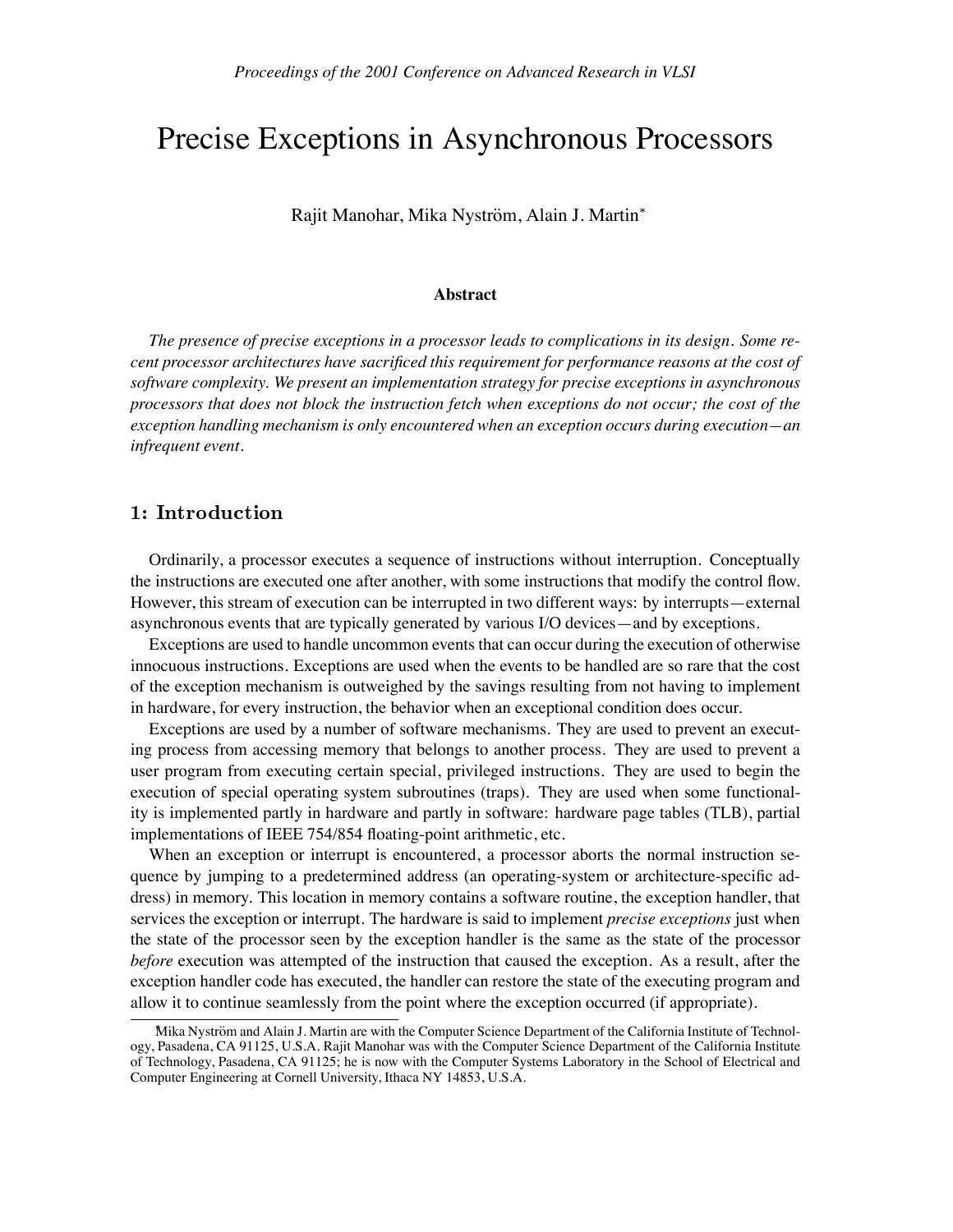

**Figure 1. Information flow in a processor without exceptions.**

The implementation of such an exception mechanism is complicated by the fact that a modern processor is typically heavily pipelined, and therefore even if a particular instruction has raised an exception, a number of instructions following it may have been partially executed. As a result, some modern high-performance architectures such as the MIPS R8000, DEC Alpha, and Power-2 do not fully implement precise exceptions in hardware.

In this paper, we present a mechanism for the implementation of precise exceptions in asynchronous processors. An important feature of this mechanism is that it permits the presence of a data-dependent number of instructions in the main execution pipeline without the introduction of complex hardware structures. The exception mechanism that we describe was designed as part of the Caltech MiniMIPS asynchronous MIPS processor. The processor was designed between 1995 and 1998, and first silicon was received in early 1999 [5]. The processor was tested and found to be functional.

The paper is organized as follows. In Section 2, we present an overview of a simple pipelined asynchronous processor that does not implement an exception-handling mechanism. The description is based on the MiniMIPS design [5]. In Section 3, we discuss some issues that arise when implementing an exception-handling mechanism in asynchronous architectures and describe the mechanism that we used in the MiniMIPS. We also provide a novel circuit implementation of a particular part of the exception-handling hardware. In Section 4, we extend the design to incorporate external interrupts. Section 5 presents other uses of the exception handling mechanism. Section 6 presents a technique that uses the same exception-handling hardware to implement other non-trivial instructions that result in data hazards or additional design complexity in clocked designs. Section 7 presents related work in clocked and asynchronous design, and Section 8 presents concluding remarks.

In this section, we provide a generic description of an asynchronous processor without interrupts and exceptions. For simplicity, we assume that the processor has a "Harvard architecture," i.e., the instruction and data memories are not synchronized.

A processor is comprised of a number of "units" (which is the traditional terminology for "pro-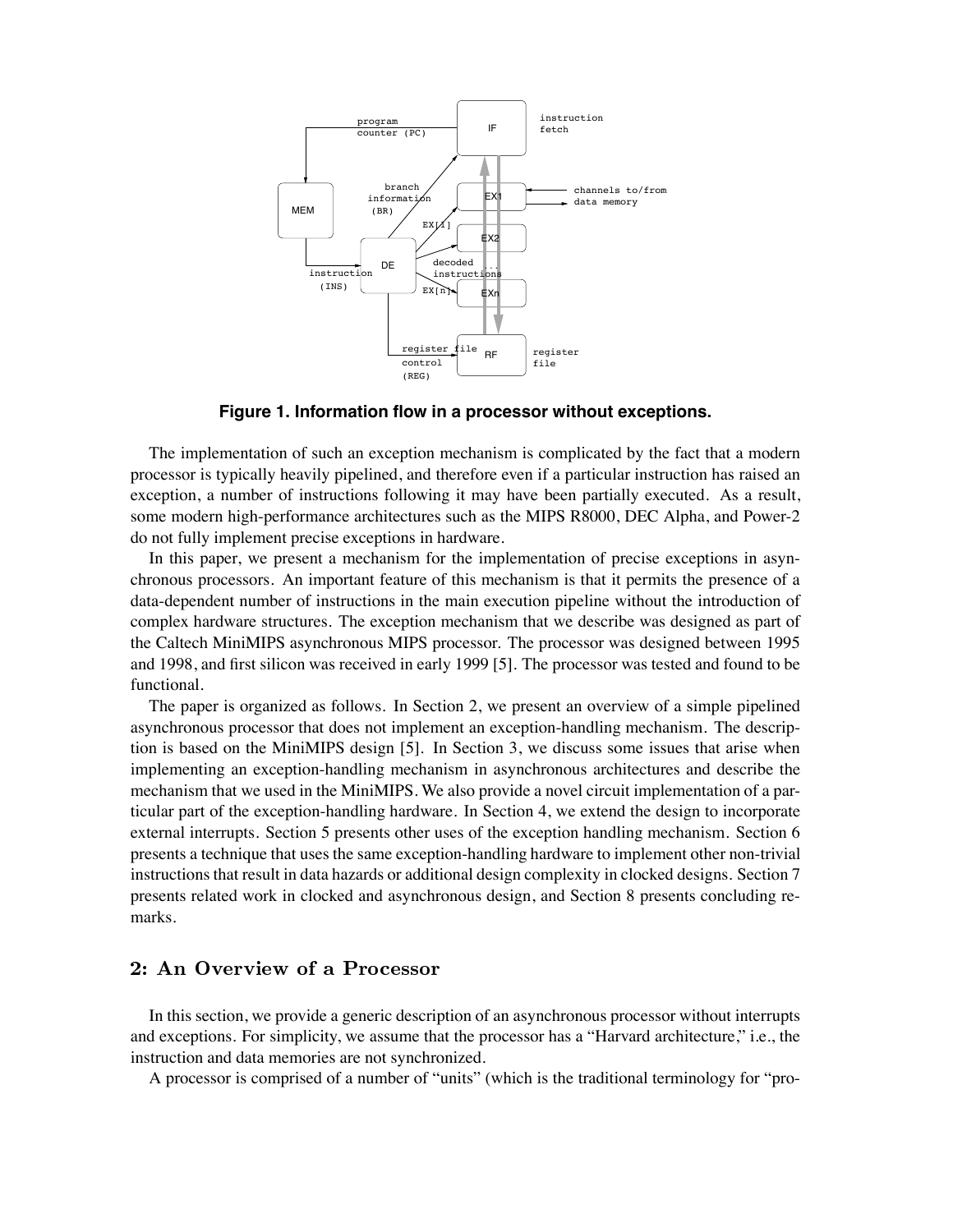cess") that communicate with each other. A processor conceptually has a unit that generates the sequence of program counter values and fetches instructions from memory—the "IF" unit, a unit that decodes the instruction stream—the "DE" unit, units that execute the decoded instructions—the "EX" units, and a place on the processor that stores state—the "RF" unit.

The instruction fetch  $IF$  generates a program counter value that is sent to the memory. The memory returns an instruction that is sent to the decode  $DE$ .  $DE$  decodes the instruction and sends the appropriate control information to all the other units: the instruction to be executed is sent to the appropriate execution unit  $EX_i$ ; information about what state is needed and modified by the instruction is sent to the register file  $RF$ ; information about control flow is sent to IF. The flow of information is shown in Figure 1. The sequential CHP description of the processor is given below (a brief description of the notation is provided in the appendix):

 $PROC \equiv$ 

| $*$ [ IF: $pc := "next~ pc";$ |
|-------------------------------|
| $MEM: i := imem[pc];$         |
| $DE: \quad id := decode(i);$  |
| $EXEC:$ "read operands";      |
| $"execute$ instruction";      |
| $"write$ results"             |
|                               |

the contract of the contract of the contract of the contract of the contract of the contract of the contract of

When this CHP program is decomposed using standard techniques [4], the different parts of the processor shown in Figure 1 can execute concurrently  $[6]$ . In particular, the  $EXEC$  is decomposed into a number of different execution units  $EX_i$  and a register file RF. Once the control information is dispatched to the execution units and the register file by  $DE$ , the instruction can execute and asynchronously complete execution. Since multiple execution units are running concurrently, there can be a data-dependent number of instructions executing at any given time. The number of instructions executing in parallel is limited by data-dependencies between instructions, the number of communication channels between the register file and the execution units, the number of execution units, and the instruction fetch bandwidth.

# -

The introduction of exceptions or external interrupts complicates the execution of instructions in a number of ways. When an instruction raises an exception, the exception must be detected and reported to the  $IF$ , since the processor must begin execution of the exception handler. In addition, the  $RF$  and data memory interface must be notified of the exception so that subsequent instructions do not modify the state of the processor until the exception handler begins execution.

The result of each instruction is modified so that it includes whether the instruction raised an exception. This exception bit is computed by the execution units. The simplest modification to  $PROC$  that includes a precise exception-handling mechanism is shown below: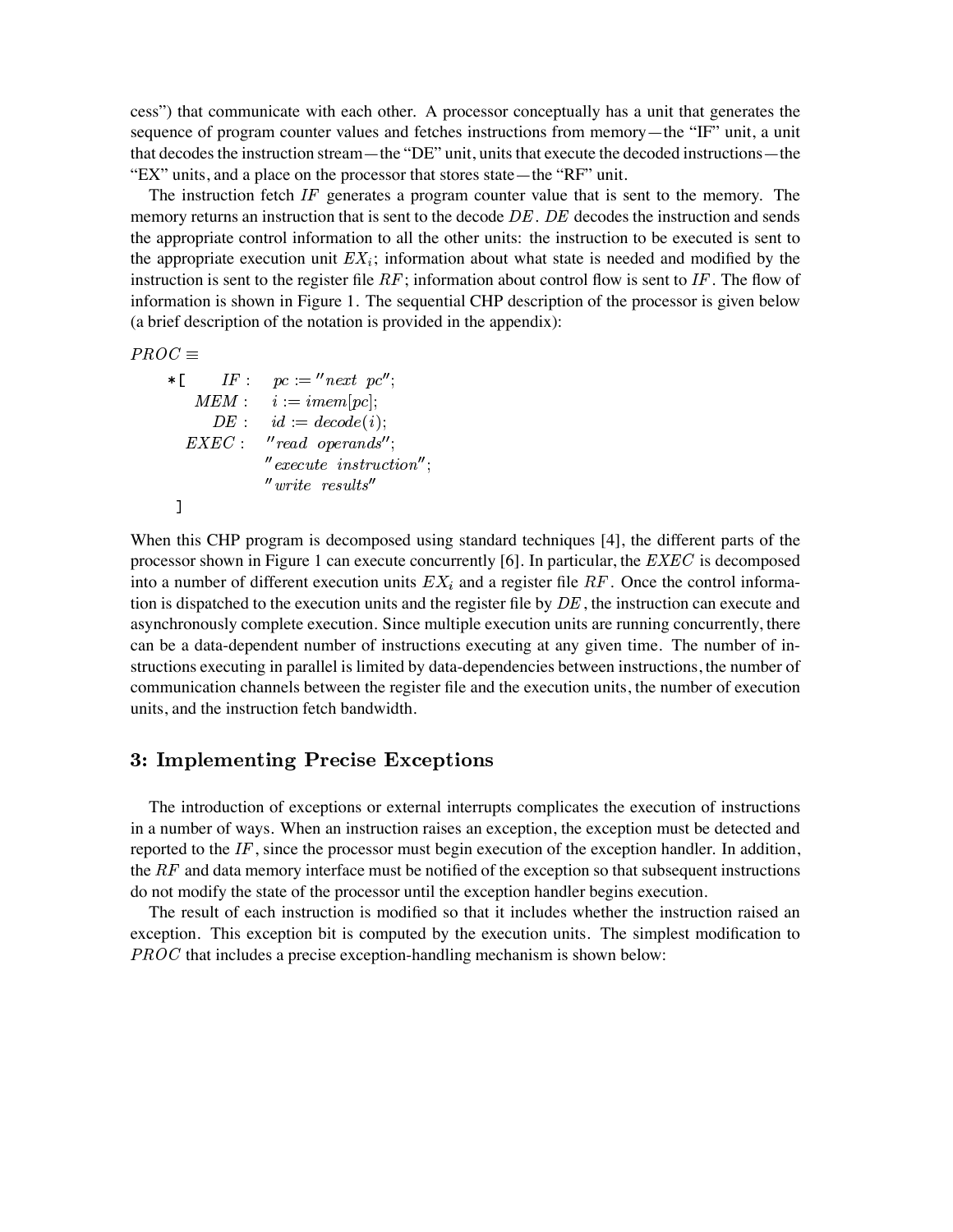$$
EPROC_0 \equiv e := \text{false};
$$
\n
$$
* [ \quad IF : \quad [\neg e \longrightarrow pc := "next pc" \quad ]];
$$
\n
$$
MEM : \quad i := imemp[c];
$$
\n
$$
DE : \quad id := decode(i);
$$
\n
$$
EXEC : \quad "read operands"; "execute instruction"; \quad e := "exception condition";
$$
\n
$$
WB : \quad [\neg e \longrightarrow "write results" \quad ]e \longrightarrow "set exception flags, save pc"
$$
\n
$$
]
$$

The variable e indicates whether or not the executed instruction raised an exception. If e is **false** and remains **false**, the processor  $EPROC<sub>0</sub>$  is the same as  $PROC$ . If an instruction raises an exception,  $e$  is set to **true**. When  $e$  is **true**, the result of the exception-causing instruction does not modify the state of the processor and the instruction fetch IF switches  $pc$  to the exception program counter. Instead of writing the results of the instruction in the usual way, the exception-causing instruction sets flags or other status information as specified by the ISA. For the remainder of this section, we take  $EPROC<sub>0</sub>$  as our reference processor.

A problem with this scheme is that the value of e computed by  $EXEC$  affects the next  $pc$  value, since it is used by  $IF$ . As a result, pipelining this program would not introduce any concurrency between IF and  $EXEC$  because IF would have to wait for  $EXEC$  to complete before computing the next pc, and  $EXEC$  would have to wait for the next pc to be computed before it could receive the decoded instruction.

Since the case  $e = \text{true}$  is rare, we would like to optimize the program so that we break the dependency between IF and  $EXEC$  when  $e =$  **false**. To do so, we introduce a channel  $EX$ that has a one-place buffer that is used to notify  $IF$  of the presence of an exception. When an exception occurs,  $W B$  inserts a token into this buffer without blocking. The IF polls the state of the buffer and if it finds a token in it, the token is removed and the  $IF$  sets the program counter to the exception handler address thereby "detecting" the exception. In the CHP notation,  $IF$  uses the probe of channel  $EX$  to check if there is a token in the buffer.

Since we do not make assumptions about the speed of buffers, the  $IF$  may not immediately notice the presence of a token in the buffer. All we assume is that  $IF$  will eventually notice the token and detect the exception. Therefore,  $EXEC$  might execute instructions that are invalid—instructions not executed by  $EPROC_0$ —since the sequence of pc values could have changed.  $EXEC$  only executes these invalid instructions after the exception token has been inserted into the  $EX$  buffer by WB, and before the exception is detected by IF. We introduce variable va that is set to **true** when the exception is detected by IF (va stands for valid-again; the variable signals the transition from invalid to valid instructions), and variable *valid* that is set to **false** when the exception token is inserted into the buffer by  $W\ddot{B}$ . The processor is therefore executing invalid instructions when  $valid$  is set to **false** and  $va$  is also **false**.

To eliminate any state change that might occur when the processor executes invalid instructions, we modify WB to a skip when  $\neg valid \wedge \neg va$  is true. This is the only modification necessary, since all state changes are performed by  $W\ddot{B}$ . The resulting program is a correct implementation of  $EPROC<sub>0</sub>$ , and is shown below: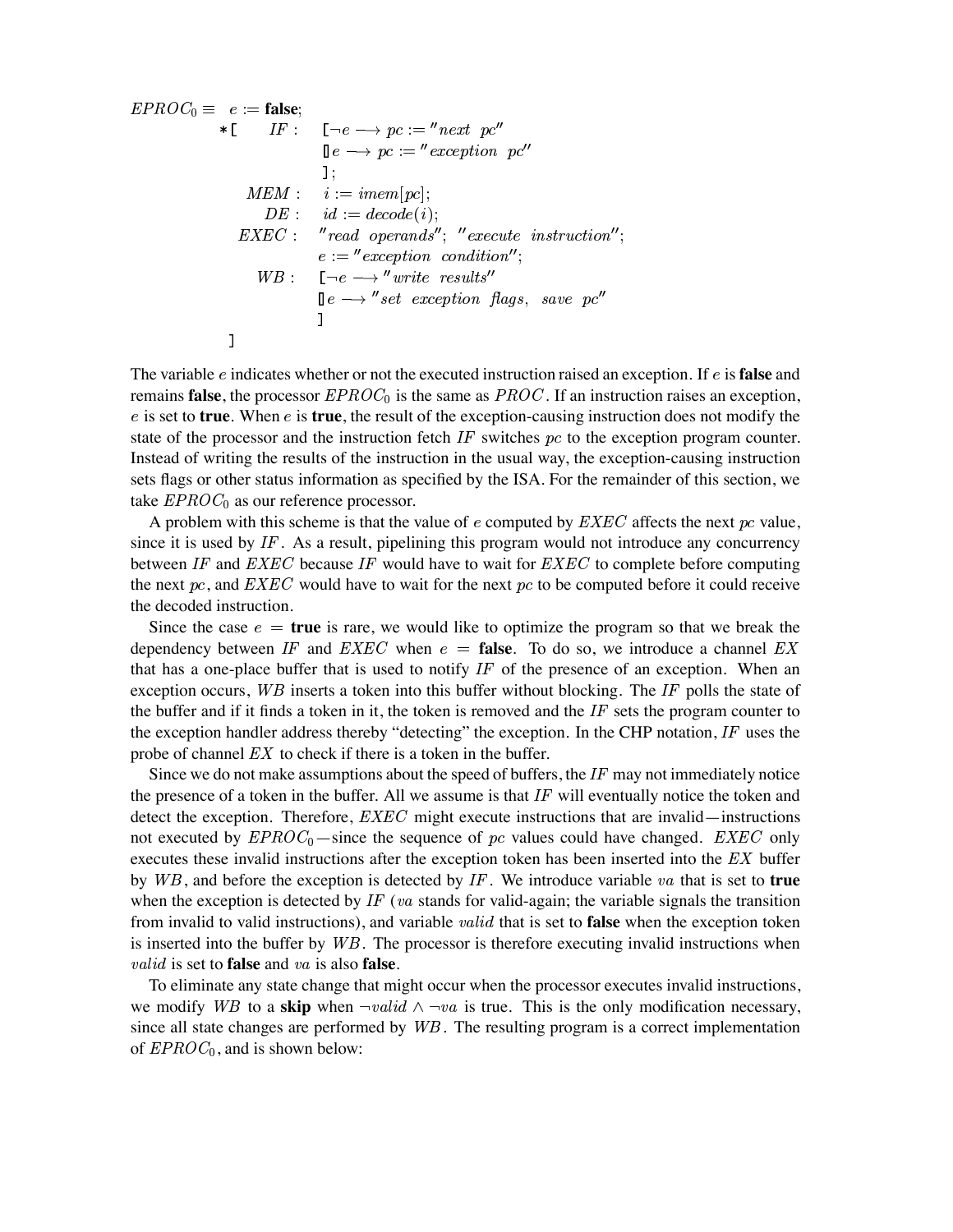$$
EPROC_1 \equiv \text{valid}^{\ast};
$$
\n
$$
*[IF: [-\overline{EX} \longrightarrow va_{+}, pc := "next pc" \quad 1 \overline{EX} \longrightarrow va_{+}, pc := "exception pc", EX ?]
$$
\n1;\n
$$
MEM: i := imemp[c];
$$
\n
$$
DE: id := decode(i);
$$
\n
$$
EXEC: "read operands";
$$
\n
$$
"execute instruction";
$$
\n
$$
e := "exception condition";
$$
\n
$$
WB: [valid \lor va \longrightarrow [-e \longrightarrow valid], "write results"
$$
\n
$$
[le \longrightarrow valid], EX!, "set exception flags, save pc"
$$
\n
$$
1
$$
\n1

The probe  $EX$  becomes **true** eventually, causing the  $IF$  to detect the presence of the exception token in the buffer. The communication  $EX$ ? removes the token from the buffer once an exception is detected. WB inserts a token into the buffer by performing an  $EX!$  communication when a valid exception is detected.

When exceptions do occur, the exception flags that need to be set are typically not stored in the execution unit that raised the exception. To avoid synchronization across execution units, we can transform  $EPROC<sub>1</sub>$  so that the update of exception flags is performed by an instruction in the execution pipeline. We call this the "fake exception instruction," and it corresponds to the instruction that has  $va$  set to **true**. When an exception is detected, the program counter  $pc$  is set to the address of the instruction before the exception handler. The instruction is fetched and decoded as usual, but since va is set to **true** the pre-exception instruction never executes. The net result is that the exception flags and other status information are updated by the instruction that has  $va$  set to **true**. When IF executes next, the program counter is incremented in the usual way, resulting in the correct  $pc$  value for the first instruction of the exception handler. The result of these transformations is shown below.

$$
EPROC_2 \equiv \text{valid}^{\star};
$$
\n
$$
*[IF: [-\overline{EX} \longrightarrow va_+, pc := "next pc"
$$
\n
$$
1 [\overline{EX} \longrightarrow va_+, pc := "pre\_exception pc", EX?
$$
\n
$$
1;
$$
\n
$$
MEM: i := imemp[c];
$$
\n
$$
DE: id := decode(i);
$$
\n
$$
EXEC: [-va \longrightarrow "read operands", "execute instruction";
$$
\n
$$
e := "exception condition";
$$
\n
$$
[Iva \longrightarrow EINFO?(flags, epc); "set flags, save epc"
$$
\n
$$
1;
$$
\n
$$
WB: [valid \longrightarrow [-e \longrightarrow valid], "Write results"
$$
\n
$$
Ie \longrightarrow valid, EX!, EINFO!("exception flags", pc)
$$
\n
$$
1
$$
\n
$$
1
$$
\n
$$
1
$$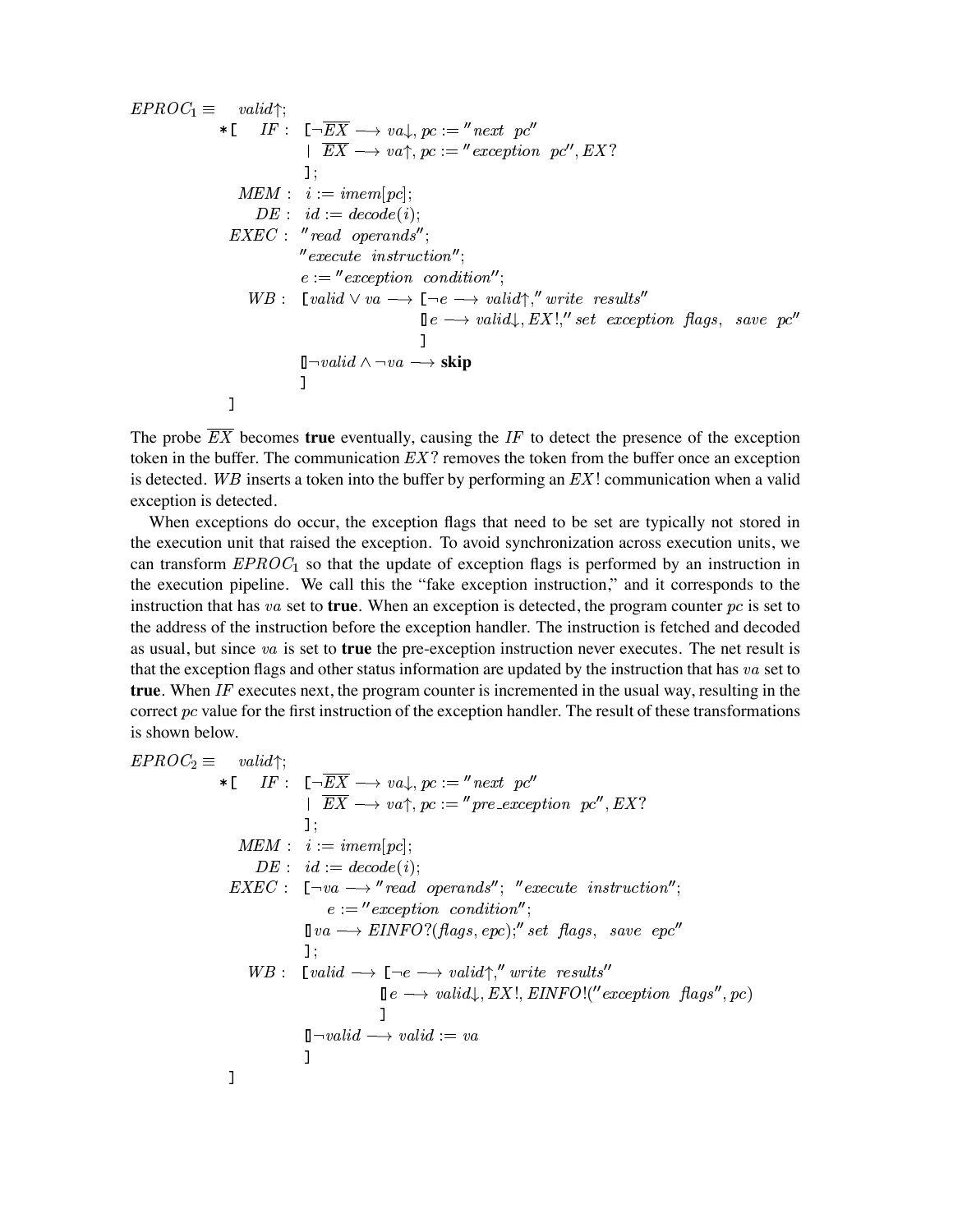

# Figure 2. Information flow in a processor with exceptions.  $EX_1$  and  $RF$  store state information, and  $EX_2$  cannot generate exceptions.

#### **3.1: Process Decomposition**

Next,  $EPROC<sub>2</sub>$  is decomposed into concurrent processes. Each section of the CHP program  $EPROC<sub>2</sub>$  is transformed into a pipeline stage that reads the data values it depends on and then computes a result that is passed on to the next stage in the pipeline. For instance,  $MEM$  is a process that reads the program counter, fetches the instruction from memory, and sends the instruction to  $DE$ , and  $EXEC$  is broken down into multiple execution units that execute in parallel with different execution units corresponding to different types of instructions. The pipeline structure that results from this transformation is shown in Figure 2.

Each execution unit computes the exception value  $e$  when it executes an instruction. Since the execution units are not synchronized in any way, they may produce their results out of program order. In other words, there are a number of independently executing processes that communicate their  $e$ -values to the writeback  $W$ B. However, since we must implement precise exceptions, the exception information must be processed in program order.

We introduce a queue that identifies which execution unit is executing the next instruction in program order. This queue is read by  $WB$  to determine which execution unit  $e$ -value is to be read next. This queue is also a convenient place to store the  $va$  bit. The queue is written by  $DE$ , since it is responsible for decoding instructions in program order. The  $pc$  value used by the writeback is also stored in a separate queue that is connected to  $IF$  (which is the process that computes  $p$ values) so that the appropriate information is communicated on the  $EINFO$  channel.

In the original CHP, all modifications to the visible state of the processor were performed in  $W\ddot{B}$ . When we decompose the CHP into multiple processes, it is convenient to distribute the visible state of the processor among multiple processes. Examples of this include special-purpose registers like hi and lo in the MIPS ISA that are stored in the multiply/divide unit. Therefore, the writeback WB needs information regarding where the next write is scheduled to take place; this information is also computed by the decode  $DE$  and sent to  $WB$  by the queue. The parts of the processor where writes occur are modified to read a channel from the writeback that informs them whether writes are permitted to occur or not. Figure 2 shows the modifications to the processor architecture.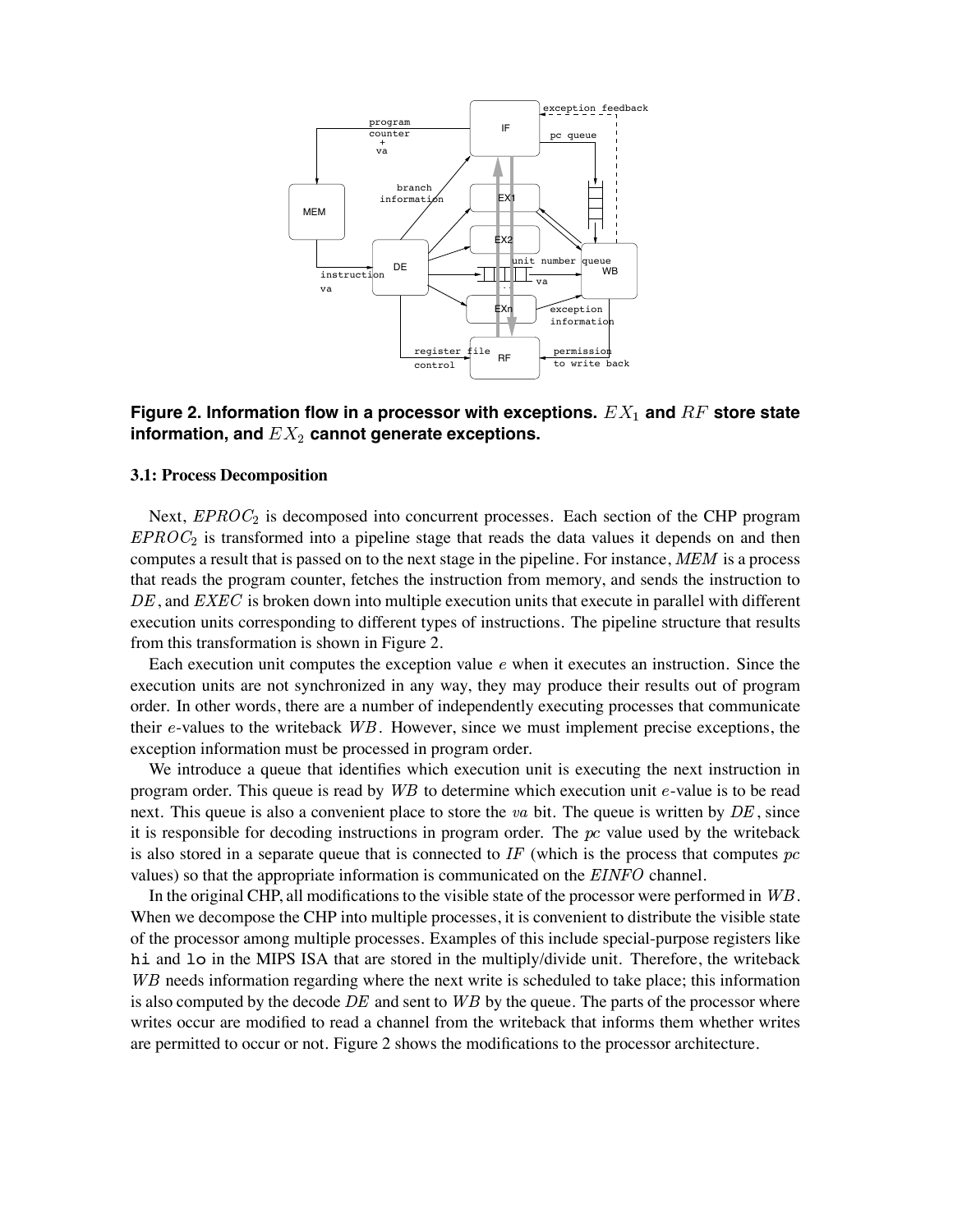### **3.2: Two Optimizations**

In most processors, a large number of instructions are guaranteed not to raise exceptions. When all instructions being executed by one execution unit are guaranteed to terminate normally, we can eliminate the communication between that execution unit and the writeback. This optimization permits the writeback to process an instruction without waiting for any information from the corresponding execution unit. This optimization was used in the asynchronous MiniMIPS processor where the function block and shifter never raise exceptions [5].

When we can quickly (relative to the time taken to execute the instruction completely) determine that an instruction will not raise an exception, reporting this value to the writeback early can improve performance of the processor. This is especially important for instructions that have high execution latency, such as those involved in floating-point arithmetic. The MiniMIPS executes a number of different arithmetic instructions in the adder unit. This unit can raise exceptions in rare cases (instruction traces show that the ratio of instructions that raise exceptions to those that do not is less than  $10^{-4}$ ). The unit was optimized so that the latency of exception reporting in the common cases was 40% of the worst-case exception detection latency.

#### **3.3: Evaluating a Probe**

The CHP described in the preceding sections can be translated into an asynchronous VLSI implementation using Martin's synthesis method. The only non-standard construct described above is the non-deterministic selection statement in  $IF$ . In this section we provide a circuit implementation for a process that can be used to implement this part of the exception mechanism. We can replace the program fragment IF by IF' by the introduction of a process that probes channel  $EX$ .

$$
\begin{array}{rl} IF':&E?x;\\ &\mathfrak{l}\neg x\longrightarrow va\mathfrak{t},pc:=\ ^{\prime\prime}next\ \ p c''\\ &\mathfrak{l}x\longrightarrow va\mathfrak{t},pc:=\ ^{\prime\prime}pre\_exception\ \ pc''\\ &\mathfrak{1}\end{array}
$$

The process that contains the arbitrated selection statement is shown below.

$$
*[\ [\overline{EX} \longrightarrow E] \text{true}, EX? \ \ |\neg \overline{EX} \longrightarrow E] \text{false} \ ]]
$$

We now provide a circuit implementation for this particular process. Assuming that channels  $EX$ and  $E$  are both passive, we can write the following handshaking expansion:

$$
*[\text{I}\ \ EXi \rightarrow \text{I}\ \ EU] ; Eto \uparrow; [\neg Ei]; EXo \uparrow; Eto \downarrow; [\neg EXi]; EXo \downarrow
$$
  
\n
$$
+ [Ei \ \longrightarrow \ Efo \uparrow; [\neg Ei]; Efo \downarrow
$$
  
\n
$$
]]
$$

We have eliminated the check for  $\neg EXi$  in the handshaking expansion for the second guarded command. The reason we can eliminate this check is that the CMOS implementation of a two-way arbitrated selection statement is weakly fair. Therefore, if  $EXi$  is true, the first alternative in the selection will execute eventually. We introduce variables  $u$  and  $v$  to model the arbitration that is required by the above handshaking expansion.

$$
\begin{array}{lcl}\ast\; & E[Xi & \longrightarrow & u\!\!\uparrow\!;~ [u1] \,;~ [Ei] \,; Eto\!\!\uparrow\!;~ [-Ei] \,;~ EXo\!\!\uparrow\!;\\ & & Eto\!\!\downarrow\!;~ [-EXi] \,;~ u\!\!\downarrow\!;~ [-u1] \,; EXo\!\!\downarrow\\ & & | ~ Ei & \longrightarrow & v\!\!\uparrow\!;~ [v1] \,; Efo\!\!\uparrow\!;~ [-Ei] \,; v\!\!\downarrow\!;~ [-v1] \,; Efo\!\!\downarrow\\ & & | ~ & | ~ & | & | & | \end{array}
$$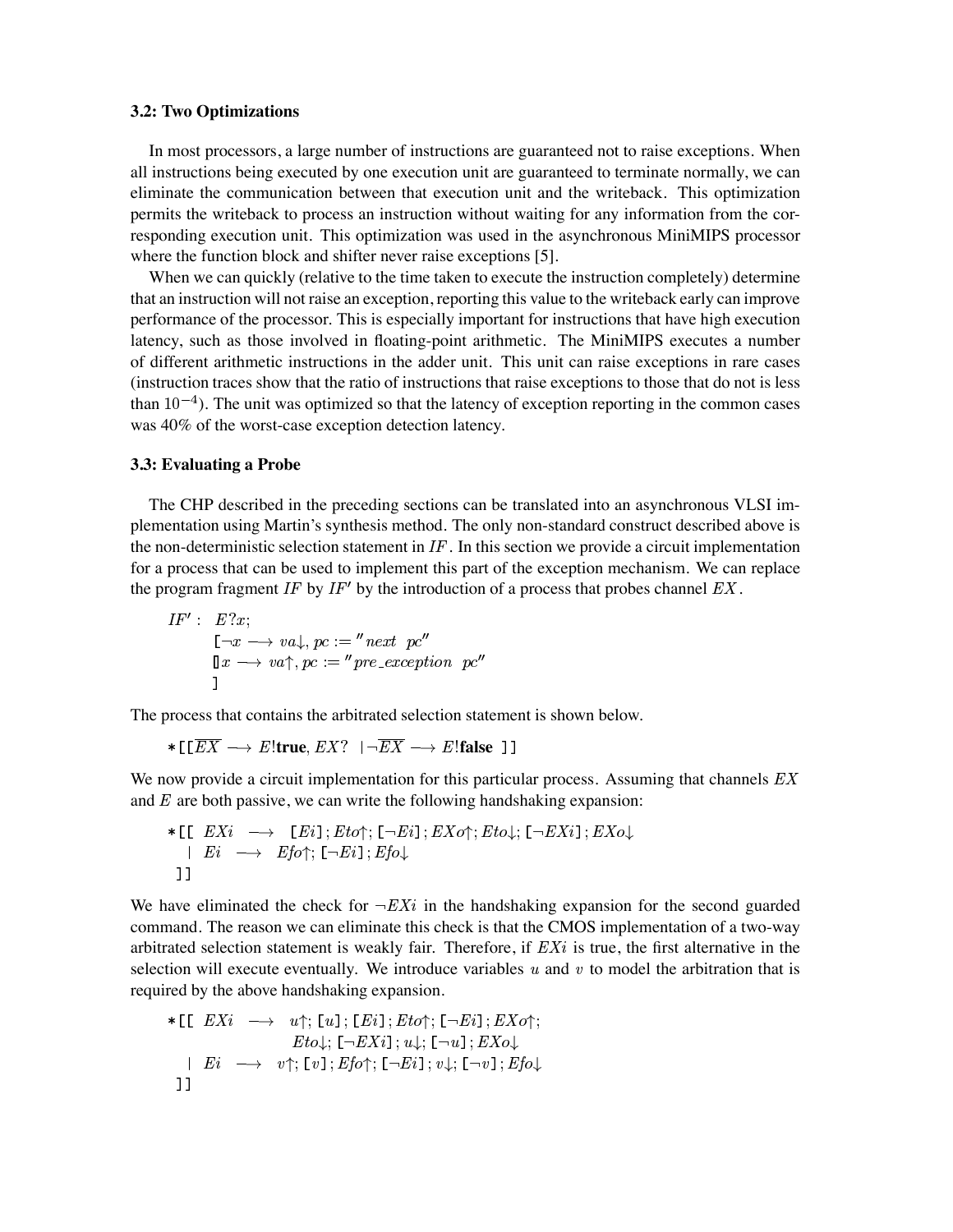

**Figure 3. Evaluating the probe of a channel.**

We apply process factorization to obtain:

$$
\star \begin{array}{cccccc} \star & \vdash & EXi & \longrightarrow & u \uparrow; & \vdash -EXi \, \text{I}; & u \downarrow \\ & & \vdash & Ei & \longrightarrow & v \uparrow; & \vdash -Ei \, \text{I}; & v \downarrow \\ & & \downarrow & & \downarrow & & \downarrow \\ & & \star & \vdash & \vdash & u & \longrightarrow & [Ei] \, ; \, Eto \uparrow; \, \text{I} \neg Ei \, \text{I}; \, EXo \uparrow; Eto \downarrow; \, \text{I} \neg u \, \text{I}; \, EXo \downarrow \\ & & \parallel & v & \longrightarrow & Efo \uparrow; \, \text{I} \neg v \, \text{I}; \, Efo \downarrow \\ & & \parallel & & \downarrow & & \end{array}
$$

The first process shown in the decomposition above is an arbiter between  $EXi$  and  $Ei$ ; the compilation of the second process results in the production rules shown below.

 - - en de la componentación de la componentación de la componentación de la componentación de la componentación de ! en de la completa de la completa de la completa de la completa de la completa de la completa de la completa de ! ! -! ! - - - - 

-

The CMOS implementation is shown in Figure 3. For clarity, the reset transistors and staticizers are not shown.

This circuit uses a CMOS arbiter in a non-standard manner. If both  $E_i$  and  $EX_i$  are asserted, and if  $EXi$  wins the arbitration, then the circuit completes a handshake on both  $E_i$  and  $EXi$  without raising the  $v$  output of the arbiter! In other words, the input  $E_i$  is withdrawn from the arbiter even though it loses the arbitration. A careful examination of the handshaking expansion shown above reveals that if u is asserted (*EXi* wins the arbitration), then the program waits for  $\neg E i$  to be stable before allowing  $EXi$  to be deasserted. This property prevents the output of the arbiter from misbehaving.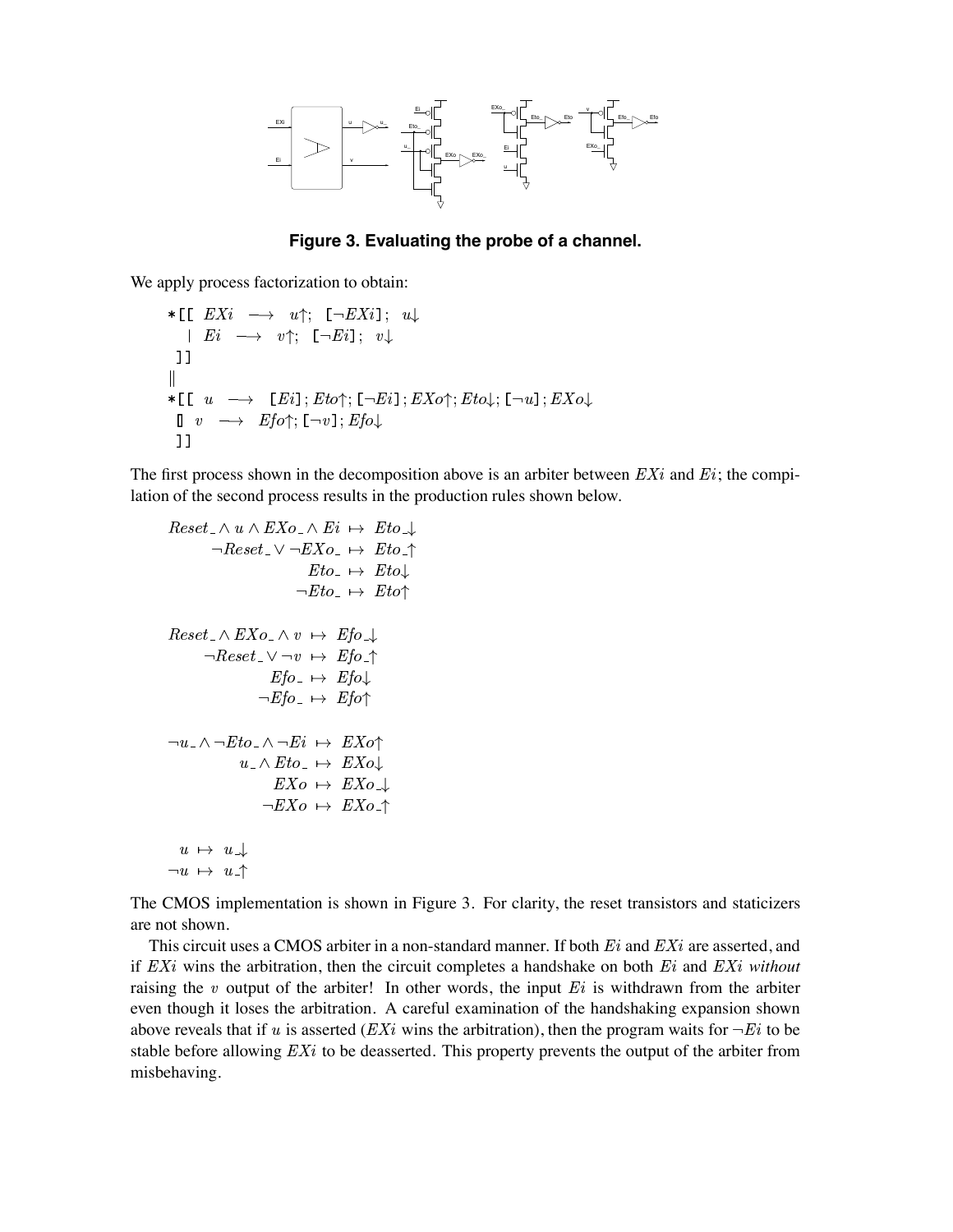# en en de la companya de la companya de la companya de la companya de la companya de la companya de la companya

The mechanism presented in the previous section can be used to handle interrupts as well. The only difference between interrupts and exceptions is that interrupts are external events whereas exceptions are associated with specific instructions. In addition, a processor can disable and enable interrupts by means of kernel mode instructions. In particular, interrupts are disabled by the hardware when the exception handler begins execution to reduce the complexity of the exception handling software.

The simplest modification to the processor that uses precise exceptions is to augment the writeback part of the processor to detect interrupts. Instructions that enable and disable interrupts must communicate with the writeback to enable and disable interrupt checking. Note that the writeback already receives information from various execution units via the exception channel. We use the same communication mechanism to inform the writeback when interrupts are enabled and disabled.

The modified writeback contains a process that repeatedly samples the external interrupt line(s) for the processor. The writeback has a local interrupt enable bit that is used to mask interrupts. This bit is set or cleared by kernel mode instructions. The masked result is used to detect whether an interrupt occurred. The presence of an interrupt is reported using the normal exception mechanism by performing a communication on the  $EX$  channel as before. If the restart address for interrupts differs from that for exceptions, then the  $EX$  channel can be augmented to carry information that reports whether the event was an interrupt or exception.

# 5: Other Uses—Branch Prediction

The exception mechanism that we have presented provides a convenient way to cancel the results of instructions and restart processor execution from a specific address. While we have applied it to the problem that is immediately evident in a pipelined single-scalar asynchronous design, namely exceptions, the mechanism is general. As we have described it, the mechanism is a simple and efficient scheme for the "speculative execution" of possibly exception-raising instructions. The mechanism can be used to do speculative execution for any reason.

#### **5.1: Branch Latency**

A vexing problem in the design of a highly pipelined microprocessor is the "branch latency." The high throughput of such a processor makes it impossible to evaluate the branch condition in a branch instruction quickly enough to be able to have the next program counter value ready in time to fetch the next instruction. Indeed, once a program counter value has been generated, the instruction fetch (I-cache) latency may prevent decoding that the corresponding instruction is not a branch in the time available. This can cause program counter generation to become a throughput bottleneck. The amount of time available to decode that the referenced instruction is a branch is, ideally, the time it takes to increment the program counter less the amount of time it takes to distribute the control to select the incremented value or a branch target. In a highly pipelined design, this amount could even be negative!

### **5.2: Branch Shadow**

The "simplest" solution to the branch latency problem is to generate ascending  $pc$  values until it has been established that a branch has been fetched. If this is done without any additional thought,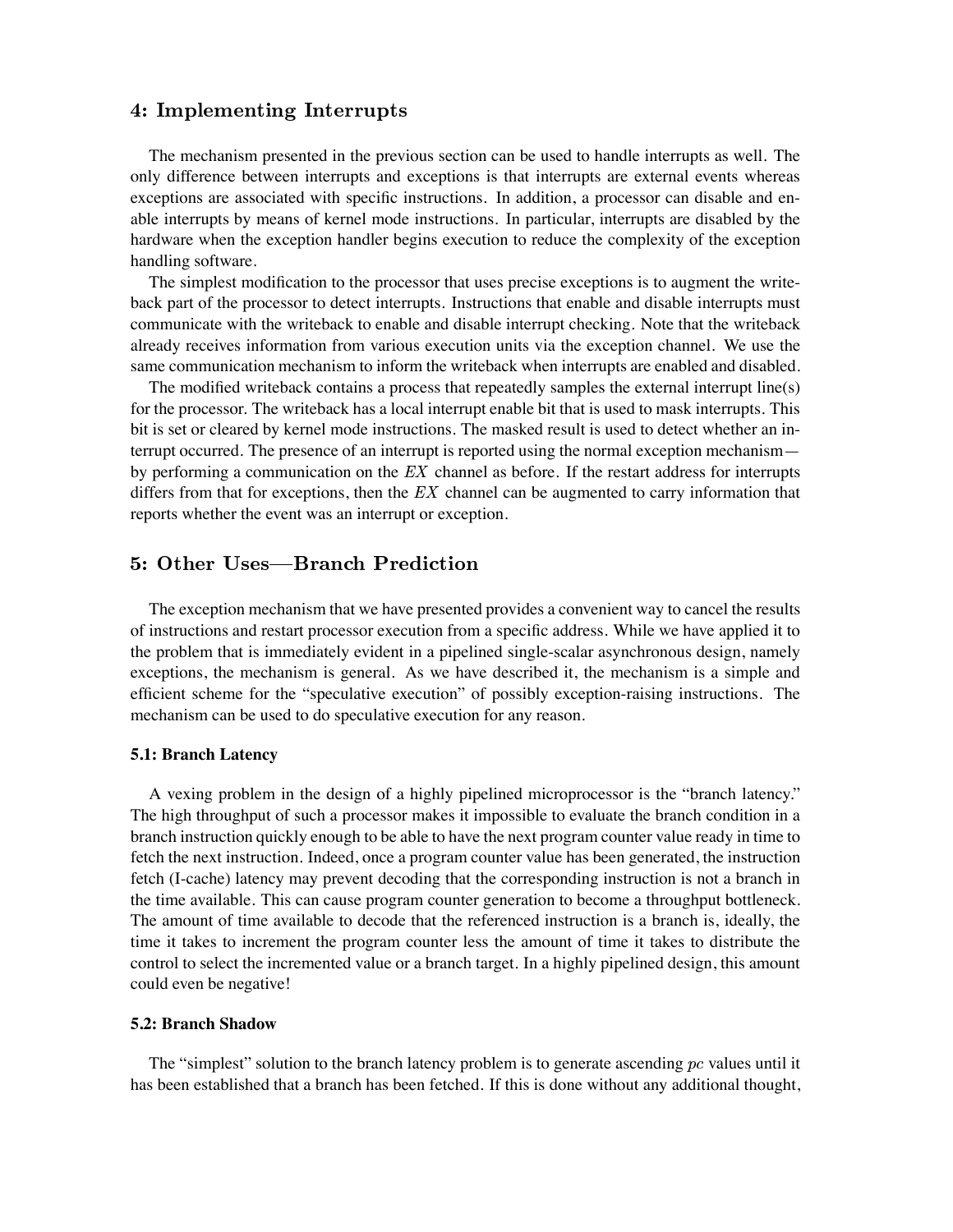a "branch shadow" or "branch delay slot" results. This solution was chosen by the designers of the MIPS ISA, and measurements on compiled code show that the branch shadow is filled with effective instructions about 50% of the time; the rest of the time, the compiler is forced to insert a no-op instruction. This reduces code density and wastes energy, but it simplifies the hardware in a clocked implementation.

#### **5.3: The New Mechanism**

We propose to use the exception mechanism to handle the branch latency problem in simple, highly pipelined processors. We introduce a branch prediction mechanism that predicts the next program counter value. The simplest such mechanism is to predict that the branch is not taken; this in effect results in the same fetching behavior as the simple MIPS branch delay slot. However, in this case, because of the writeback cancellation of mis-predicted branches, the depth of the branch delay slot is now *invisible to the programmer.* Also, the depth of the branch delay slot is now, in effect, data-dependent. Code density is clearly better, and energy consumption may be better, depending on the quality of the branch predictor. The drawback when using this mechanism is that in the cases when a delay slot was filled with a useful instruction and the branch was not correctly predicted, an additional instruction has to be cancelled.

Clearly, any branch prediction scheme could be used together with the mechanism we have described. However, the fact that an instruction is a branch may still not be available in time to make the decision for the very next  $pc$  value without introducing the additional complexity of a branch target buffer. In this case, we can predict that the next instruction is always fetched and use the information that the instruction is a branch as it becomes available to predict a later  $pc$  value.

The ultimate goal is to generate program counter values that are the most likely, given all information that is available at the time the values are computed. To some extent, the mechanism by which the "most likely"  $pc$  values are selected is independent of the mechanism used to fetch the corresponding instructions and execute them. The scheme presented in this paper addresses the fetching and execution of the predicted instructions. True to the nature of its asynchronous, communicating-process design, our scheme allows the  $pc$ -prediction and instruction-fetching and -execution problems largely to be decoupled. Yet, the scheme is efficient and simple to realize at the circuit level.

# . A second contract the contract of the contract of the contract of the contract of the contract of the contract of the contract of the contract of the contract of the contract of the contract of the contract of the contra

The exception mechanism we have presented provides a convenient way to cancel the results of instructions and restart processor execution from a specific address. However, there are some limitations to the use of this mechanism. In this section, we identify these limitations and provide a minor modification of the mechanism that addresses these issues.

Observe that when the instruction that has the valid-again bit set to **true** is being executed, the instructions in the exception handler could have been fetched and decoded by  $IF$ ,  $DE$ , and  $MEM$ . However, it is possible that the state changes introduced by the valid-again instruction modify the operation of the  $MEM$  and  $DE$  units. For instance, the exception handler typically begins execution in kernel mode. The valid-again instruction would modify the mode to kernel mode; however, this affects the accessible address space and the instructions that are allowed to be executed. If the address space check is early in the instruction fetch pipeline, this could lead to erroneous execution. In this particular example, we can avoid the problem by postponing the address space check.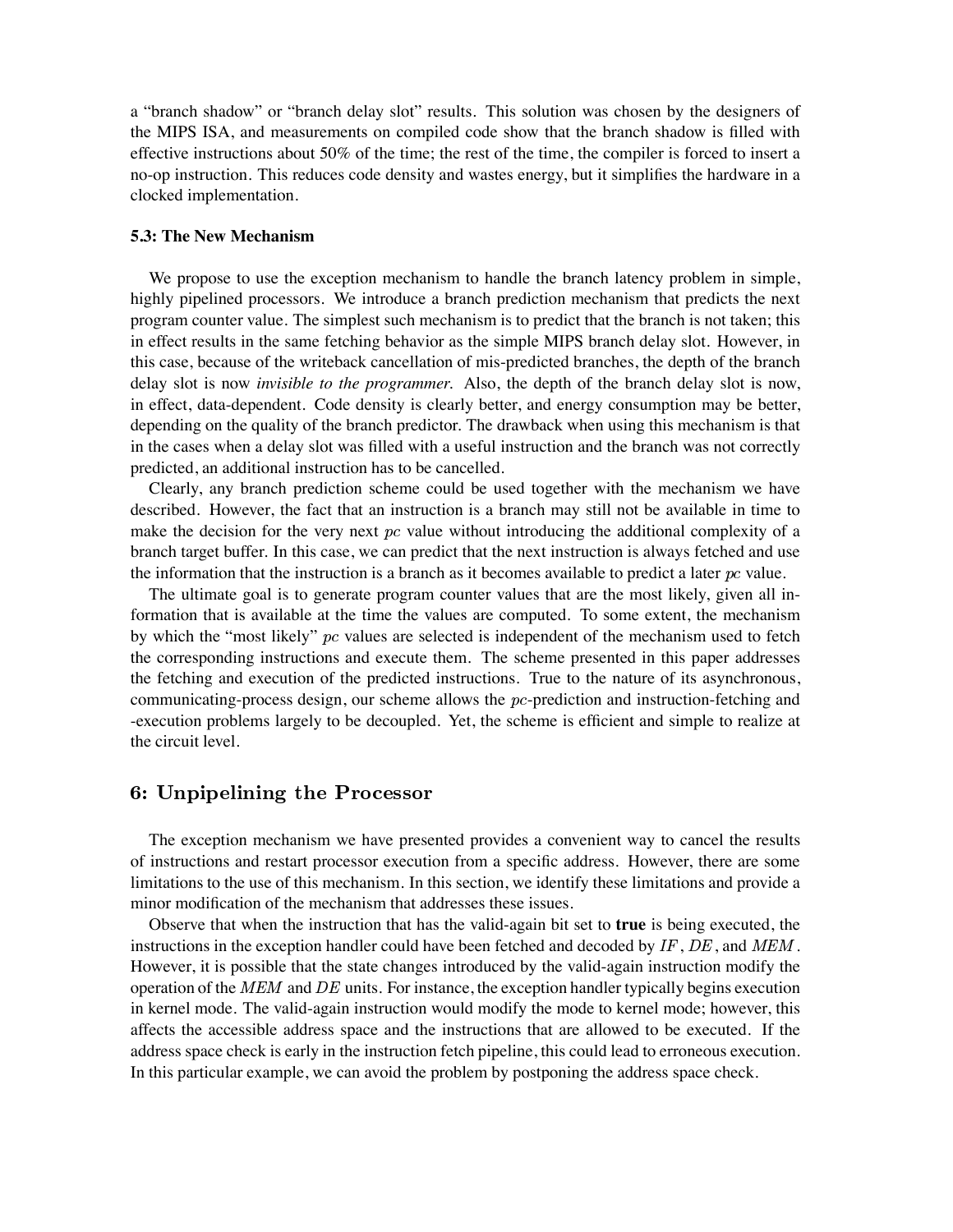Consider a processor that has a translation lookaside buffer (TLB) for address translation. This translation lookaside buffer is accessed when the statement " $i := \mathit{imem}[pc]$ " is executed. When the TLB is modified by special instructions, this modification would interfere with the instruction fetch. A clocked processor typically solves this problem by introducing data hazards around instructions that modify the TLB. We could use a similar approach and introduce an arbiter to enforce mutual exclusion between reads and writes to the TLB. However, this introduces additional circuitry on the commonly used instruction fetch path.

A minor modification to the exception mechanism presented earlier can be used to solve this problem. Suppose we were to implement the TLB write instruction using the exception mechanism. This ensures that the instructions following the TLB write instruction will be discarded ("flushed") by the processor until the exception handler begins execution. However, instead of jumping to the exception handler address, the processor must jump back to the TLB write instruction to resume execution (since this is not a normal, but a "fake" exception). Thus, the exception mechanism flushes the instructions following the TLB write and re-executes the TLB write instruction as the "fake exception instruction" from Section 3; the re-fetched TLB write instruction is marked by the special va bit.

Finally, we introduce a special synchronization channel  $\mathit{EX}'$  that is used to block the instruction fetch  $IF$  until the re-fetched TLB write instruction is executed. This avoids the mutual exclusion problem, since  $MEM$  is waiting for a program counter from  $IF$ . Once the TLB write instruction completes, the  $EX'$  channel is used to release the instruction fetch and allow it to continue issuing program counter values. The CHP description of these transformations can be found in [3].

To summarize, the mechanism works as follows:

- The TLB write instruction is executed by raising a fake exception;
- The writeback reports this exception to the instruction fetch;
- The instruction fetch detects the exception, and re-issues the fake TLB write instruction and blocks on the  $EX'$  channel;
- The fake TLB write instruction executes *in an empty pipeline* and modifies the TLB;
- The completion of the TLB write is reported to the writeback;
- The writeback wakes up the fetch by completing the  $EX'$  communication.

This mechanism can be used to implement any infrequent state modification in an empty pipeline, thereby avoiding any additional circuitry on the common execution path.

# 7: Related Work **Exercise 2**

In synchronous processors, the clock globally synchronizes all actions, and therefore exception detection is implicitly synchronized with fetching instructions from memory. As a result, synchronous processors implement precise exceptions by allowing a deterministic number of instructions to execute before the exception status of an instruction is checked. The absence of a global clock allows us to break this synchronization. Modern clocked out-of-order processors like the R10000 use a similar mechanism to the one we have just described. The queue between the decode and writeback is similar to the active list in the R10000 [8]. Execution units can directly modify the active list, whereas in our mechanism execution units report their results to the writeback that reads the results in program order. However, the hardware complexity of the R10000 is much higher than the MiniMIPS because of the overhead of implementing out-of-order execution in a clocked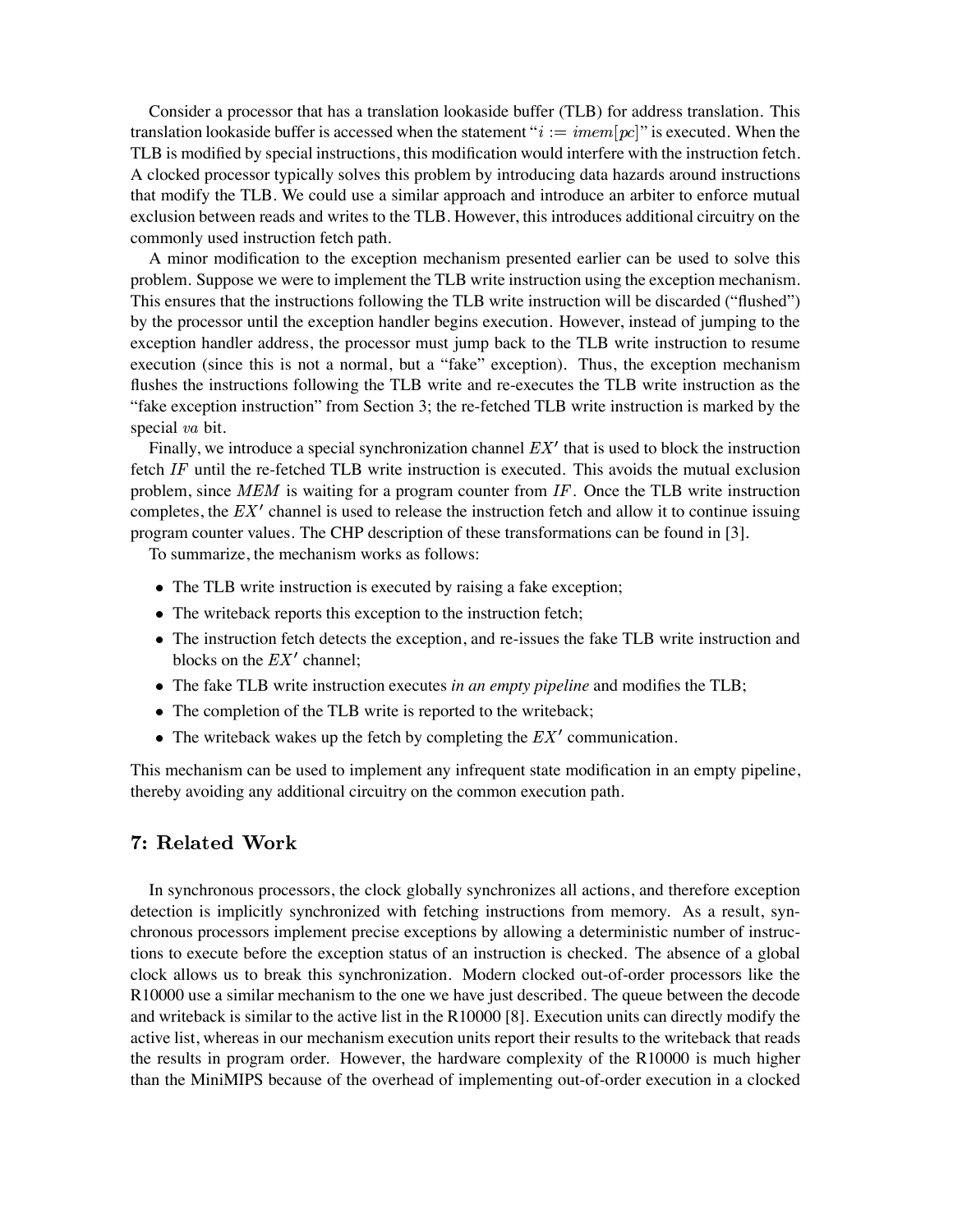processor.

The AMULET is a self-timed clone of the ARM processor [1]. However, it does not have multiple execution units which simplifies the design of an exception handling mechanism. "Fred" is an asynchronous processor with multiple execution units [7]. This processor does not have precise exceptions; it implements a weaker form of exception handling known as functionally precise exceptions. In their implementation, instructions following the one that raised the exception can complete; therefore, the processor keeps track of the instructions that completed so that the exception handler can use this information to recover after an exception. In addition, each instruction saves its inputs so that it can be re-dispatched in the event of an exception [7]. This complicates the exception handling mechanism and increases the software overhead in the exception handler. In addition, the dispatch unit in Fred (which loosely corresponds to  $IF$  in our description) receives feedback even when an instruction does not raise an exception, since it keeps track of the status of each instruction. The mechanism proposed here is simpler, more distributed, and implements precise exceptions without synchronizing the  $IF$  and the execution units when instructions do not raise exceptions. In addition, the mechanism shown in this paper exercises the arbiter only when an exception does occur. Contrast this with the mechanism in Fred, which requires arbitration even when exceptions do not occur.

# 8: Conclusion

In this paper, we have described an algorithm for implementing an exception mechanism in pipelined asynchronous processors. Our proposed mechanism is flexible (it allows any number of instructions to be in progress when an exception occurs) and efficient (it incurs a significant performance penalty only when exceptions actually do occur). The mechanism is not restricted to the implementation of "software exceptions"—it can also be used for interrupts and other uncommon events that affect control flow, e.g., branch mispredicts.

# ${\bf Acknowledgments}$

The research described in this paper was supported in part by the Defense Advanced Research Projects Agency (DARPA) and monitored by the Office of Army Research. Mika Nyström was supported in part by an Okawa Foundation Fellowship and an IBM Research fellowship. We thank the members of the asynchronous VLSI group at Caltech who participated in the design of the MiniMIPS processor for lively and animated discussions.

## A: Notation

The notation we use is based on Hoare's CSP [2]. A full description of the notation and its semantics can be found in [4]. What follows is a short and informal description of the notation we use.

- Assignment:  $a := b$ . This statement means "assign the value of b to a." We also write  $a \uparrow$ for  $a := true$ , and  $a \downarrow$  for  $a := false$ .
- Selection:  $[G1 \rightarrow S1 \, \mathbb{I} \, \dots \, \mathbb{I} \, Gn \rightarrow Sn]$ , where  $Gi$ 's are boolean expressions (guards) and  $Si$ 's are program parts. The execution of this command corresponds to waiting until one of the guards is  $true$ , and then executing one of the statements with a  $true$  guard. The notation